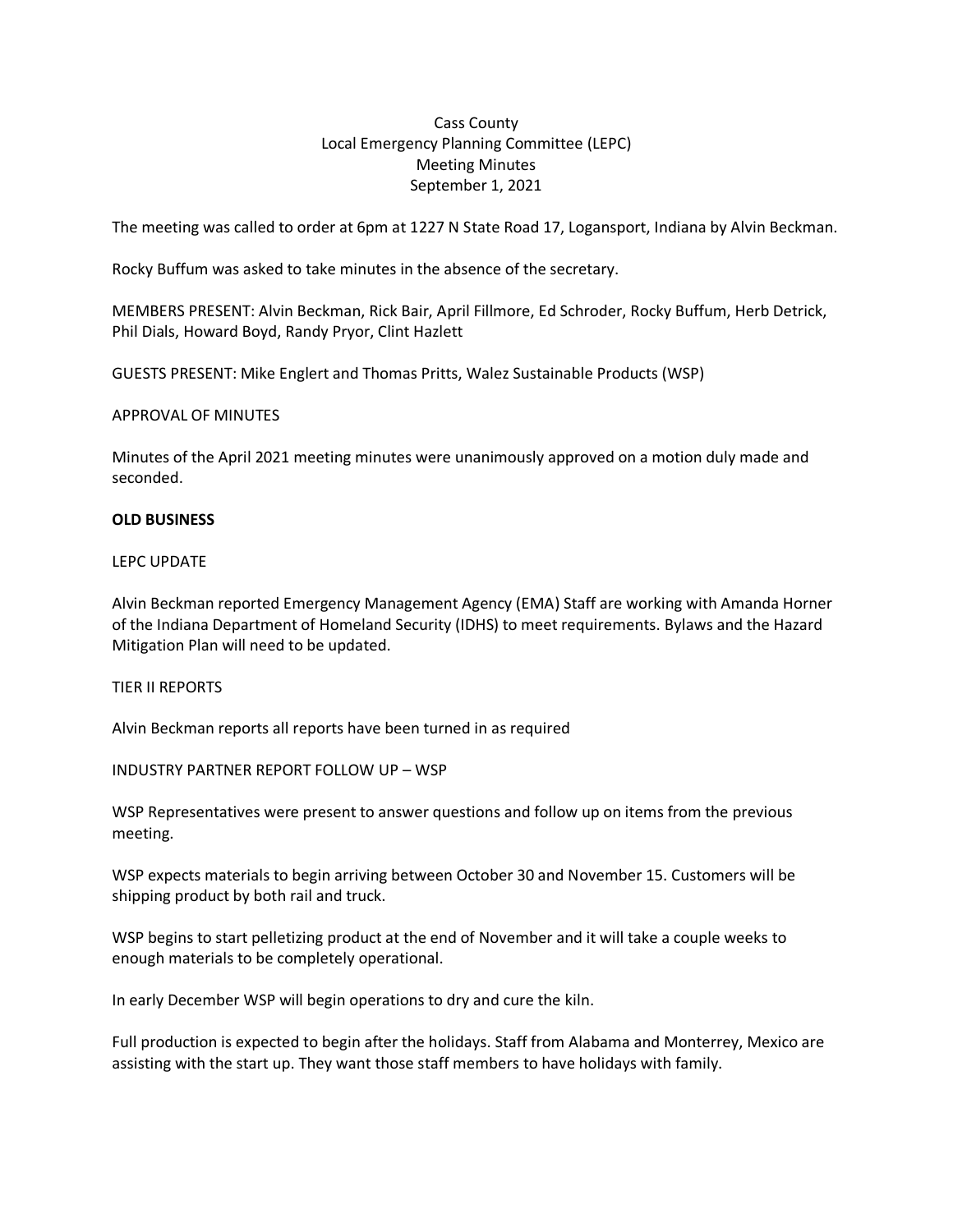January 1 starts contracts for Electric Arc Furnace Dust. They expect about a 50/50 mix of delivery by rail and train. They anticipate 20-22 trucks a day and 3-5 railcars a week.

WSP had a hiring event about a week ago. About 130 applicants participated. About 60 percent of positions are staffed at this time. WSP is still conducting interviews at the Logan Square Office Building.

At the last meeting there were questions about water usage. They anticipate 3,500 gallons a day potable water usage. When fully operational they can use up to 390 gallons per minute for operations. They will utilize recycled water from process and cleaning operations to reduce consumption. There was a question about whether the detention pond on site will have a liner. The answer was no however that will be for stormwater. Pond will be subject to standard stormwater monitoring annually.

First responder week is anticipated but not yet scheduled. Mike Englert can work with agencies to schedule tours sooner if desired.

Air monitoring and permit limitations were discussed, including locations of city and county testing sites and capabilities. Both sites include weather stations to help identify wind direction at time of sample collection. This can help identify contaminants that might be coming from neighboring operations instead of WSP>

Hazlett asked about specific chemical hazards that will be present. WSP staff indicated KO61 (Electric Arc Furnace Dust), Anthricite, and products Waelz Iron Product (about 65 percent of production) and Waelz Zinc Oxize (about 35 percent of production).

Furnace dust can come from any mill making products from scrap material.

#### EXERCISE REPORT

Annual exercise was held June 29. After Action Report/Improvement Plan (AAR/IP) was completed. The scenario was an anhydrous ammonia nurse tank clipped by a train in the area of 600 East and Logansport Road.

#### **NEW BUSINESS**

## INDUSTRIAL PARTNER – THE ANDERSONS

The Andersons has a variety of operations in Cass County. Alvin Beckman will be requesting a focused session on this community partner at a future meeting.

#### RECENT ACTIVITY REPORT

A semi truck accident occurred at County Road 300 South and the Heartland Highway. Clymers Fire Department, EMA and other agencies responded. 27 bags of oil dry was used.

EMA responded to an incident with a worker trapped in a transport trailer at the truck stop on the Heartland Highway. HAZMAT and Confined Space Rescue Capabilities were needed. The operation ended up being a body recovery. Grissom Fire Department also responded.